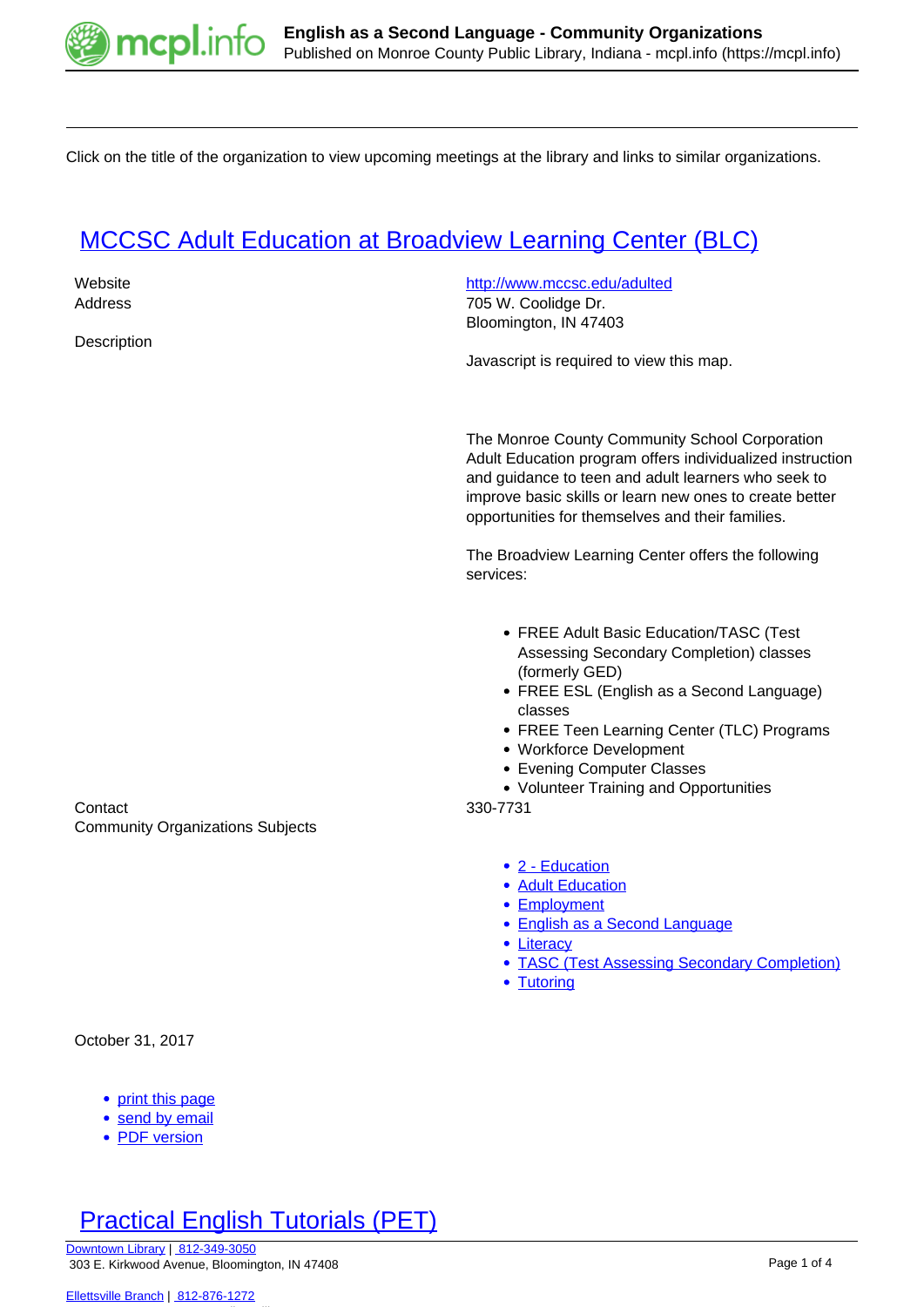

Bloomington, IN 47405

**Description** 

 Website <https://ois.iu.edu/connect/get-involved/pet.html> Address Leo Dowling International Center 111 S. Jordan St.

Javascript is required to view this map.

Consultants are available to answer questions for individuals who are learning English as a second or third language. The service is first- come, first-served and provides help with communicating at places like local banks, post offices, restaurants or stores.

Contact intlcent [at] indiana.edu 855-7133

- [2 Education](https://mcpl.info/community-organization-subjects/24947)
- [English as a Second Language](https://mcpl.info/community-organization-subjects/english-second-language)
- [Indiana University](https://mcpl.info/community-organization-subjects/indiana-university)

Additional Contact **Additional Contact overseas** [at] iu.edu Community Organizations Subjects

October 31, 2017

- [print this page](https://mcpl.info/print/commorg/practical-english-tutorials-pet)
- [send by email](https://mcpl.info/printmail/commorg/practical-english-tutorials-pet)
- [PDF version](https://mcpl.info/printpdf/commorg/practical-english-tutorials-pet)

### **[The Bloomington Beacon](https://mcpl.info/commorg/bloomington-beacon)**

Address P.O. Box 2363

Bloomington, In 47402

Description The purpose of Bloomington Beacon shall be: --To provide educational, economic and cultural opportunities for the Latino community in south-central Indiana by: 1. Fostering English/Spanish biculturalism, bilingualism and biliteracy among residents in south-central Indiana by performing educational outreach and teaching grammatically correct Spanish; 2. Creating and maintaining a center called ?Escuelita Para Todos? as a venue for social and educational programs of interest to the Latino communities in the Bloomington area; 3. Establishing and operating a business guild to support businesses owned by and/or catering to Latino people; 4. Creating and operating informational Websites to promote the business guild and the center and to support the civil, labor, and human rights of Latinos in south-central Indiana by providing detailed information, accurate news, and commentary.

> --El propósito de Bloomington Beacon será: Proporcionar oportunidades educativas, económicas y culturales para la comunidad latina en el centro y sur de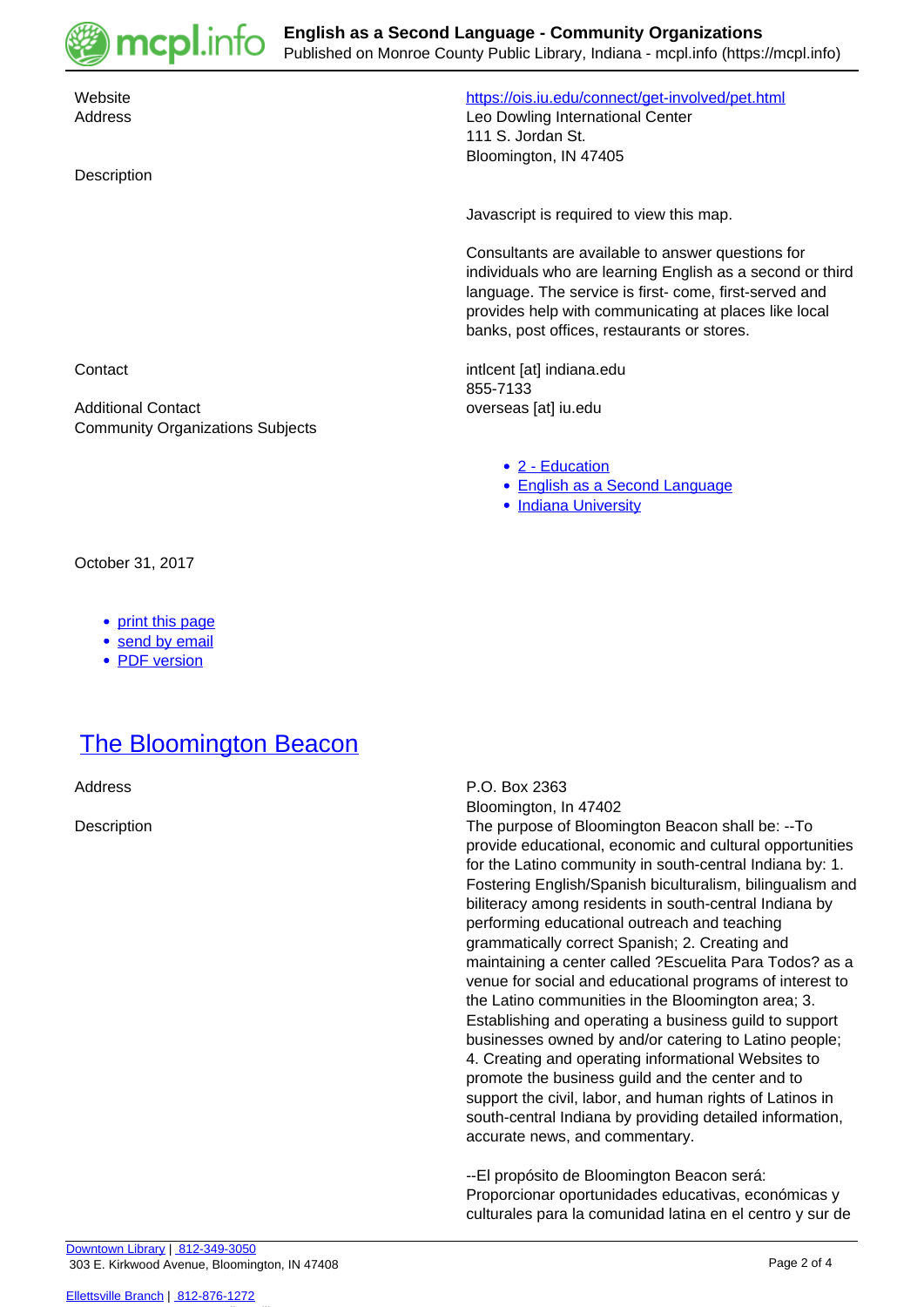

Indiana por medio del fomento de Inglés/Español en su forma de biculturalismo,y bilingüismo entre los residentes del centro y sur de Indiana realizando la extensión educativa y la enseñanza gramatical correcta del español creando y manteniendo un centro para la comunidad llamado " Escuelita Para Todos " como un lugar para los programas sociales y educativos de interés para las comunidades latinas en Bloomington y sus alrededores. Establecer y operar un gremio empresarial para apoyar a las empresas propiedad o que dan servicios a la comunidad latina. Creación y operación de sitios web informativos para promover la alianza de negocios y el centro de la comunidad y para apoyar el orden civil, laboral, y los derechos humanos de los latinos en el centro-sur de Indiana, proporcionando información detallada, noticias exactas, y de comentario."

- [1 Cultural \(Arts & Humanities\)](https://mcpl.info/community-organization-subjects/24945)
- [Civil Rights](https://mcpl.info/taxonomy/term/25013)
- [English as a Second Language](https://mcpl.info/community-organization-subjects/english-second-language)
- [Hispanic](https://mcpl.info/taxonomy/term/25179)
- [Languages](https://mcpl.info/taxonomy/term/24970)

Contact 888-249-9255 Community Organizations Subjects

February 11, 2018

- [print this page](https://mcpl.info/print/commorg/bloomington-beacon)
- [send by email](https://mcpl.info/printmail/commorg/bloomington-beacon)
- [PDF version](https://mcpl.info/printpdf/commorg/bloomington-beacon)

# [Volunteers in Tutoring Adult Learners \(VITAL\)](https://mcpl.info/commorg/volunteers-tutoring-adult-learners-vital)

**Description** 

Website **<http://www.monroe.lib.in.us/vital>** Address Monroe County Public Library 303 E. Kirkwood Bloomington, IN 47408

Javascript is required to view this map.

VITAL offers the following services:

- One-to-one tutoring Trained tutors help individual learners set goals, gain essential literacy skills, and increase their confidence.
- New Reader Support Group An opportunity for new readers to gather and exchange their thoughts and ideas in a supportive and confidential group